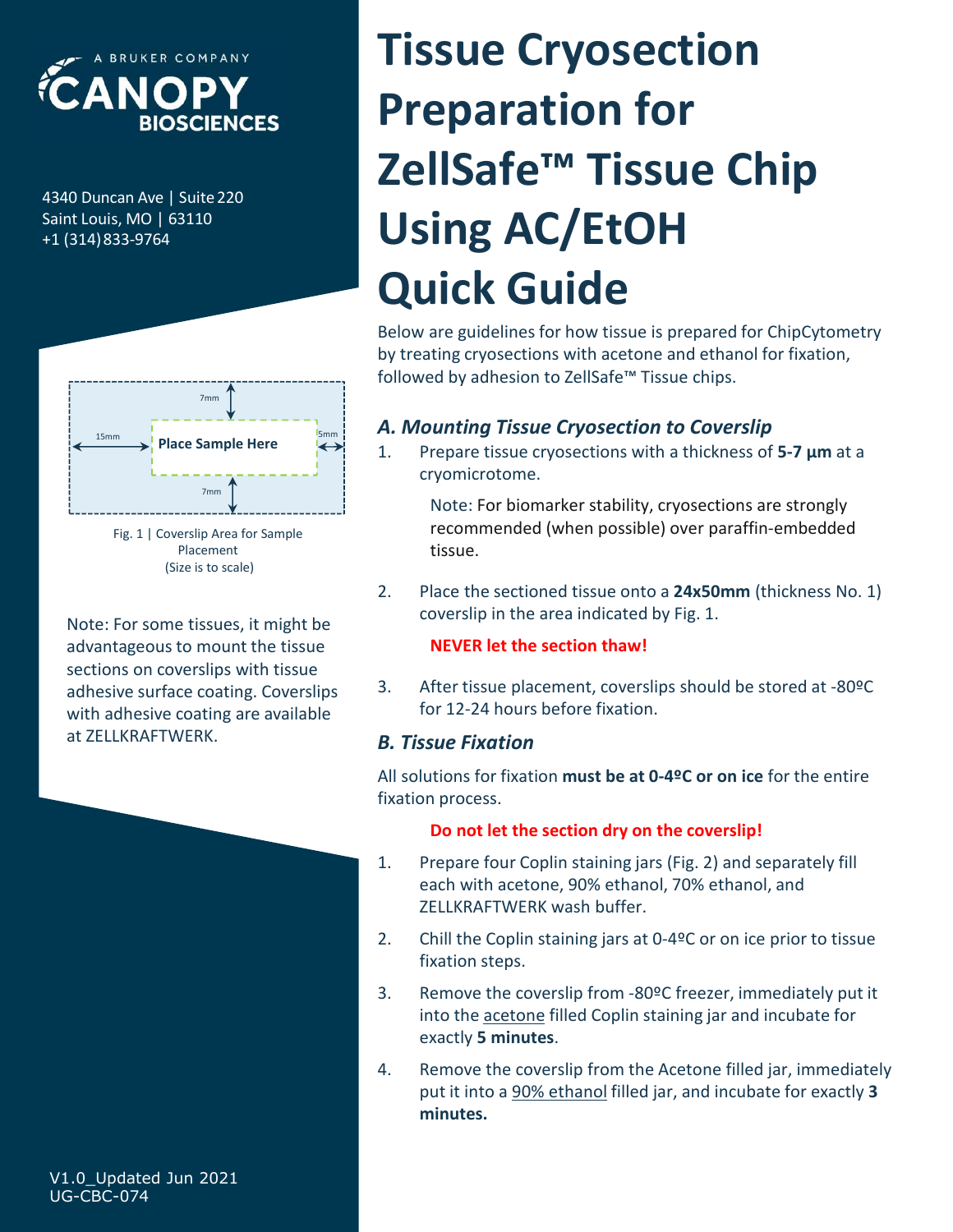# ChipCytometry Tissue Quick Guide

#### B. Tissue Fixation continued…

- **ChipCytometry Tissue Quick Guide**<br> **B. Tissue Fixation continued...**<br>
5. Remove the coverslip from the 90% ethanol filled jar, immediately put it into the <u>70%</u><br>
<u>ethanol</u> filled jar, and incubate for exactly **3 minutes. ChipCytometry Tissue Quick Guide**<br> **ChipCytometry Tissue Quick Guide**<br> **Example Fixation continued...**<br>
Remove the coverslip from the 70% ethanol filled jar, immediately put it into<br>
Remove the coverslip from the 70% etha
- ZELLKRAFTWERK wash buffer filled jar and incubate for exactly 6 minutes.



Fig. 2 | Illustration of Tissue Fixation on Coverslip through Coplin Staining Jars (Image created using BioRender)

### C. ZellSafe™-T Chip Preparation

- included in the kit). Please do not write on the QR-code label.
- After cleaning, take care not to touch the glass surface of the channel.
- Tweezers/forceps may be useful in film removal.
- the chip. Take care not to touch the tissue section, and do not let the tissue dry out!



Fig. 3 | Space for additional label on ZellSafe™ chip